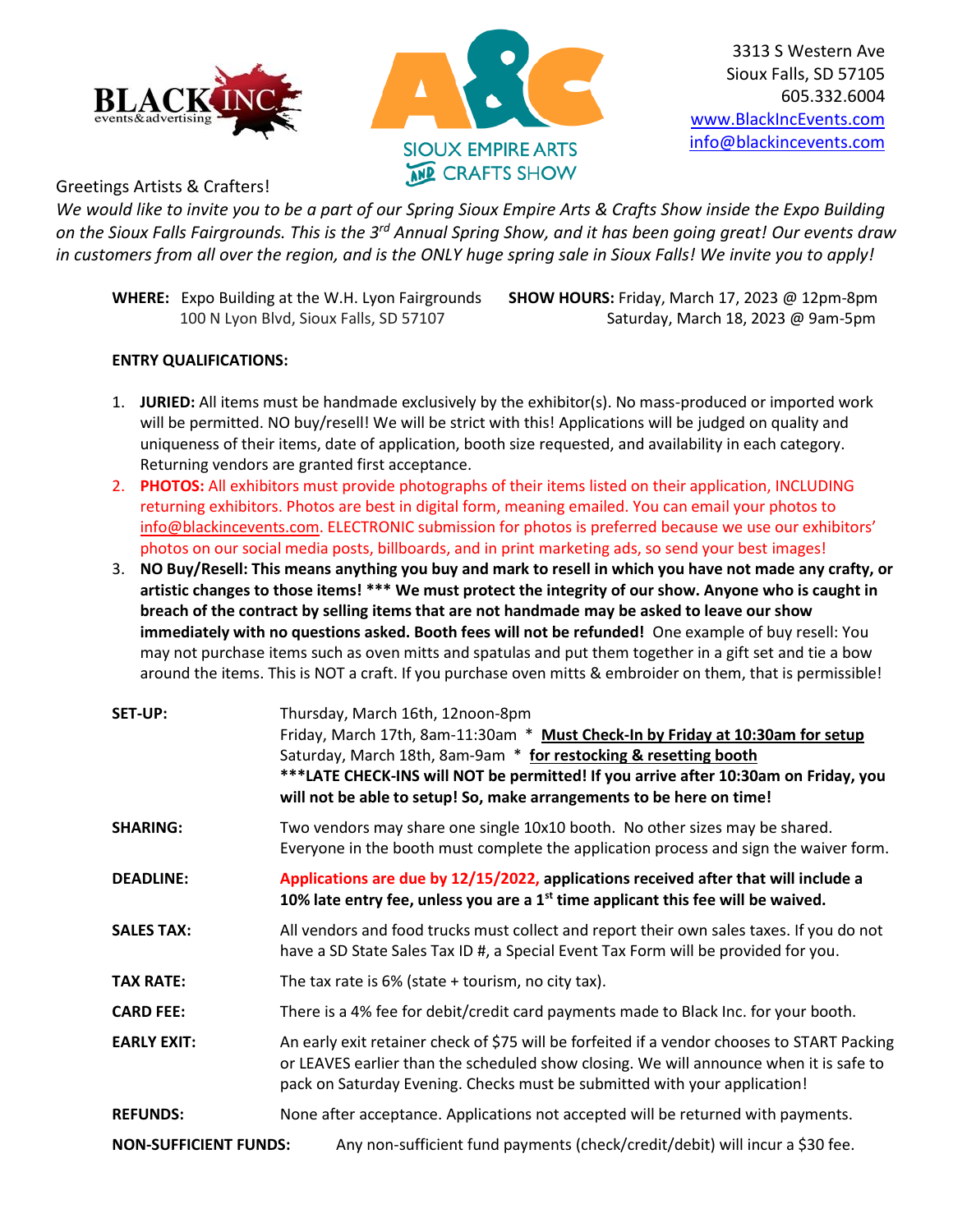

| <b>OFFICE USE ONLY:</b> App. # |     | Date App Received: | Amount Paid \$ |                                                            |
|--------------------------------|-----|--------------------|----------------|------------------------------------------------------------|
| CK#                            | MO# | CC# xxxxxxxx-      | Ret CK#        |                                                            |
|                                |     |                    |                | $\Box$ ACT $\Box$ Org Sheet $\Box$ Photos $\Box$ Conf Sent |

## **MARCH 17-18, 2023 EXHIBITOR APPLICATION**

| Name:     |          |             |  |
|-----------|----------|-------------|--|
|           |          |             |  |
| Address:  |          |             |  |
| Cell #:   | Phone #2 |             |  |
| Website:  |          | Sales Tax # |  |
| Facebook: |          |             |  |

1. Description of Art or Crafts: (You must be specific with items you will be selling and the percentage of your booth each item makes up, since items may be subject to limits.) *\*\*Applications without percentages will not be processed.\*\* ITEMS NOT Disclosed here will not be permitted for sale in your booth at this event! So be thorough!* 

\_\_\_\_\_\_\_\_\_\_\_\_\_\_\_\_\_\_\_\_\_\_\_\_\_\_\_\_\_\_\_\_\_\_\_\_\_\_\_\_\_\_\_\_\_\_\_\_\_\_\_\_\_\_\_\_\_\_\_\_\_\_\_\_\_\_\_\_\_\_\_\_\_\_\_\_\_\_\_\_\_\_\_\_\_\_\_

| 2. SELECT YOUR SPACE                      | <b>Individual Table Area</b> = These are not booth spaces! You can only setup                                                                                                                                                                                 |
|-------------------------------------------|---------------------------------------------------------------------------------------------------------------------------------------------------------------------------------------------------------------------------------------------------------------|
|                                           | directly on top or below the table and sit directly behind the table. You are                                                                                                                                                                                 |
|                                           | back-to-back with other exhibitors and have ZERO actual booth space!                                                                                                                                                                                          |
| <b>Special Requests:</b>                  | \$115.00 one 8' table in an aisle (comes with 1 table)                                                                                                                                                                                                        |
| (These are considered but not guaranteed) | \$215.00 two 8' tables in aisle (comes with 2 tables)                                                                                                                                                                                                         |
|                                           | \$25.00 for electricity (Bring HEAVY DUTY extension cord)                                                                                                                                                                                                     |
|                                           | \$40.00 upgrade to an end table spot                                                                                                                                                                                                                          |
|                                           | <b>OR</b>                                                                                                                                                                                                                                                     |
|                                           | <b>Booth Spaces</b> = Booths spaces provide your own area in which you                                                                                                                                                                                        |
|                                           | can setup however you see fit within your space assigned.                                                                                                                                                                                                     |
|                                           | $\frac{1}{2}$ \$275.00 single booth area (10' x 10')                                                                                                                                                                                                          |
| No tables are provided                    | ______ \$400.00 1 1/2 booth area (10' x 15')                                                                                                                                                                                                                  |
| for booth areas, however                  | \$500.00 double booth area (10' x 20')                                                                                                                                                                                                                        |
| you may rent them or                      | $\frac{1}{2}$ \$600.00 2 1/2 booth area (10' x 25')                                                                                                                                                                                                           |
| bring your own. Please                    | \$700.00 triple booth area (10' x 30')                                                                                                                                                                                                                        |
| bring your own chairs.                    | \$900.00 Quad booth area (10'x40")                                                                                                                                                                                                                            |
|                                           | <b>Booth Add ons:</b>                                                                                                                                                                                                                                         |
|                                           | _____ \$25.00 for electricity (Bring HEAVY DUTY extension cord)                                                                                                                                                                                               |
|                                           | _______ \$40.00 end booth/table                                                                                                                                                                                                                               |
|                                           | \$9.00 8' table rental (or you can bring your own)                                                                                                                                                                                                            |
| Space/Table + Ad On's Sub Total           | $\sharp$                                                                                                                                                                                                                                                      |
|                                           | \$35.00 Trailer Tag Parking (designated Reserved Parking)                                                                                                                                                                                                     |
|                                           | \$10.00 Facebook Post featuring my products                                                                                                                                                                                                                   |
| Credit Card Fee (x 4%)                    | (If applicable)<br>$+$ $-$                                                                                                                                                                                                                                    |
| <b>TOTAL BALANCE DUE</b>                  |                                                                                                                                                                                                                                                               |
|                                           | I would like my same space as last Spring Show: ________________________________                                                                                                                                                                              |
|                                           | Please make sure you have enclosed the \$75 Early Exit Retainer Check dated 3/17/2023: Ck #_____<br>*This retainer check is needed regardless how you pay for your booth! Checks will be shredded after the event if you follow the early packing/exit rules. |
|                                           | CREDIT CARD DETAILS: Exp. Date: _______________ Sec. Code: ____________ Zip Code: _________________                                                                                                                                                           |
|                                           | Total Balance Due: \$ _________________                                                                                                                                                                                                                       |
|                                           |                                                                                                                                                                                                                                                               |